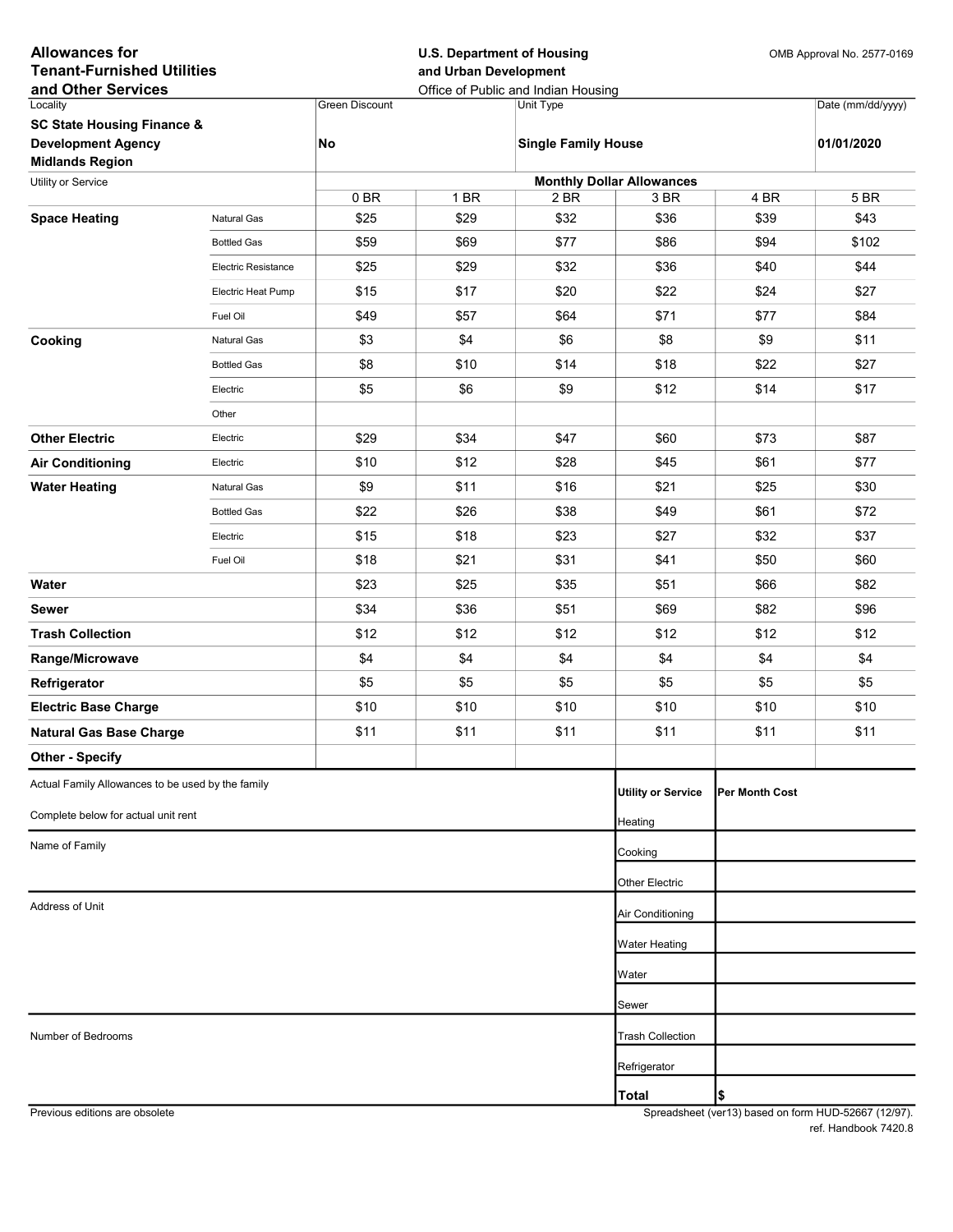| <b>Allowances for</b><br><b>Tenant-Furnished Utilities</b><br>and Other Services |                            |                    | <b>U.S. Department of Housing</b><br>and Urban Development<br>Office of Public and Indian Housing |                            |                                  |                | OMB Approval No. 2577-0169 |  |
|----------------------------------------------------------------------------------|----------------------------|--------------------|---------------------------------------------------------------------------------------------------|----------------------------|----------------------------------|----------------|----------------------------|--|
| Locality                                                                         |                            | Green Discount     |                                                                                                   | Unit Type                  |                                  |                | Date (mm/dd/yyyy)          |  |
| <b>SC State Housing Finance &amp;</b>                                            |                            |                    |                                                                                                   |                            |                                  |                |                            |  |
| <b>Development Agency</b><br><b>Midlands Region</b>                              |                            | <b>ENERGY STAR</b> |                                                                                                   | <b>Single Family House</b> |                                  |                | 01/01/2020                 |  |
| Utility or Service                                                               |                            |                    |                                                                                                   |                            | <b>Monthly Dollar Allowances</b> |                |                            |  |
|                                                                                  |                            | 0 <sub>BR</sub>    | 1 BR                                                                                              | 2 BR                       | 3 BR                             | 4 BR           | 5 BR                       |  |
| <b>Space Heating</b>                                                             | <b>Natural Gas</b>         | \$20               | \$24                                                                                              | \$27                       | \$29                             | \$32           | \$35                       |  |
|                                                                                  | <b>Bottled Gas</b>         | \$48               | \$57                                                                                              | \$64                       | \$70                             | \$77           | \$84                       |  |
|                                                                                  | <b>Electric Resistance</b> | \$20               | \$24                                                                                              | \$27                       | \$30                             | \$33           | \$36                       |  |
|                                                                                  | Electric Heat Pump         | \$12               | \$14                                                                                              | \$17                       | \$18                             | \$20           | \$22                       |  |
|                                                                                  | Fuel Oil                   | \$40               | \$47                                                                                              | \$52                       | \$58                             | \$64           | \$69                       |  |
| Cooking                                                                          | Natural Gas                | \$3                | \$3                                                                                               | \$5                        | \$6                              | \$8            | \$9                        |  |
|                                                                                  | <b>Bottled Gas</b>         | \$7                | \$8                                                                                               | \$11                       | \$15                             | \$18           | \$22                       |  |
|                                                                                  | Electric                   | \$4                | \$5                                                                                               | \$7                        | \$9                              | \$12           | \$14                       |  |
|                                                                                  | Other                      |                    |                                                                                                   |                            |                                  |                |                            |  |
| <b>Other Electric</b>                                                            | Electric                   | \$24               | \$28                                                                                              | \$38                       | \$49                             | \$60           | \$71                       |  |
| <b>Air Conditioning</b>                                                          | Electric                   | \$8                | \$10                                                                                              | \$23                       | \$36                             | \$50           | \$63                       |  |
| <b>Water Heating</b>                                                             | <b>Natural Gas</b>         | \$8                | \$9                                                                                               | \$13                       | \$17                             | \$21           | \$25                       |  |
|                                                                                  | <b>Bottled Gas</b>         | \$18               | \$21                                                                                              | \$31                       | \$40                             | \$50           | \$59                       |  |
|                                                                                  | Electric                   | \$12               | \$14                                                                                              | \$18                       | \$22                             | \$26           | \$31                       |  |
|                                                                                  | Fuel Oil                   | \$15               | \$18                                                                                              | \$25                       | \$33                             | \$41           | \$49                       |  |
| Water                                                                            |                            | \$23               | \$25                                                                                              | \$35                       | \$51                             | \$66           | \$82                       |  |
| Sewer                                                                            |                            | \$34               | \$36                                                                                              | \$51                       | \$69                             | \$82           | \$96                       |  |
| <b>Trash Collection</b>                                                          |                            | \$12               | \$12                                                                                              | \$12                       | \$12                             | \$12           | \$12                       |  |
| Range/Microwave                                                                  |                            | \$4                | \$4                                                                                               | \$4                        | \$4                              | \$4            | \$4                        |  |
| Refrigerator                                                                     |                            | \$5                | \$5                                                                                               | \$5                        | \$5                              | \$5            | \$5                        |  |
| <b>Electric Base Charge</b>                                                      |                            | \$10               | \$10                                                                                              | \$10                       | \$10                             | \$10           | \$10                       |  |
| <b>Natural Gas Base Charge</b>                                                   |                            | \$11               | \$11                                                                                              | \$11                       | \$11                             | \$11           | \$11                       |  |
| <b>Other - Specify</b>                                                           |                            |                    |                                                                                                   |                            |                                  |                |                            |  |
| Actual Family Allowances to be used by the family                                |                            |                    |                                                                                                   |                            | <b>Utility or Service</b>        | Per Month Cost |                            |  |
| Complete below for actual unit rent                                              |                            |                    |                                                                                                   |                            | Heating                          |                |                            |  |
| Name of Family                                                                   |                            |                    |                                                                                                   |                            |                                  |                |                            |  |
|                                                                                  |                            |                    |                                                                                                   |                            | Cooking                          |                |                            |  |
|                                                                                  |                            |                    |                                                                                                   |                            | Other Electric                   |                |                            |  |
| Address of Unit                                                                  |                            |                    |                                                                                                   |                            | Air Conditioning                 |                |                            |  |
|                                                                                  |                            |                    |                                                                                                   |                            | <b>Water Heating</b>             |                |                            |  |
|                                                                                  |                            |                    |                                                                                                   |                            | Water                            |                |                            |  |
|                                                                                  |                            |                    |                                                                                                   |                            | Sewer                            |                |                            |  |
| Number of Bedrooms                                                               |                            |                    |                                                                                                   |                            | <b>Trash Collection</b>          |                |                            |  |
|                                                                                  |                            |                    |                                                                                                   |                            | Refrigerator                     |                |                            |  |
|                                                                                  |                            |                    |                                                                                                   |                            | <b>Total</b>                     | \$             |                            |  |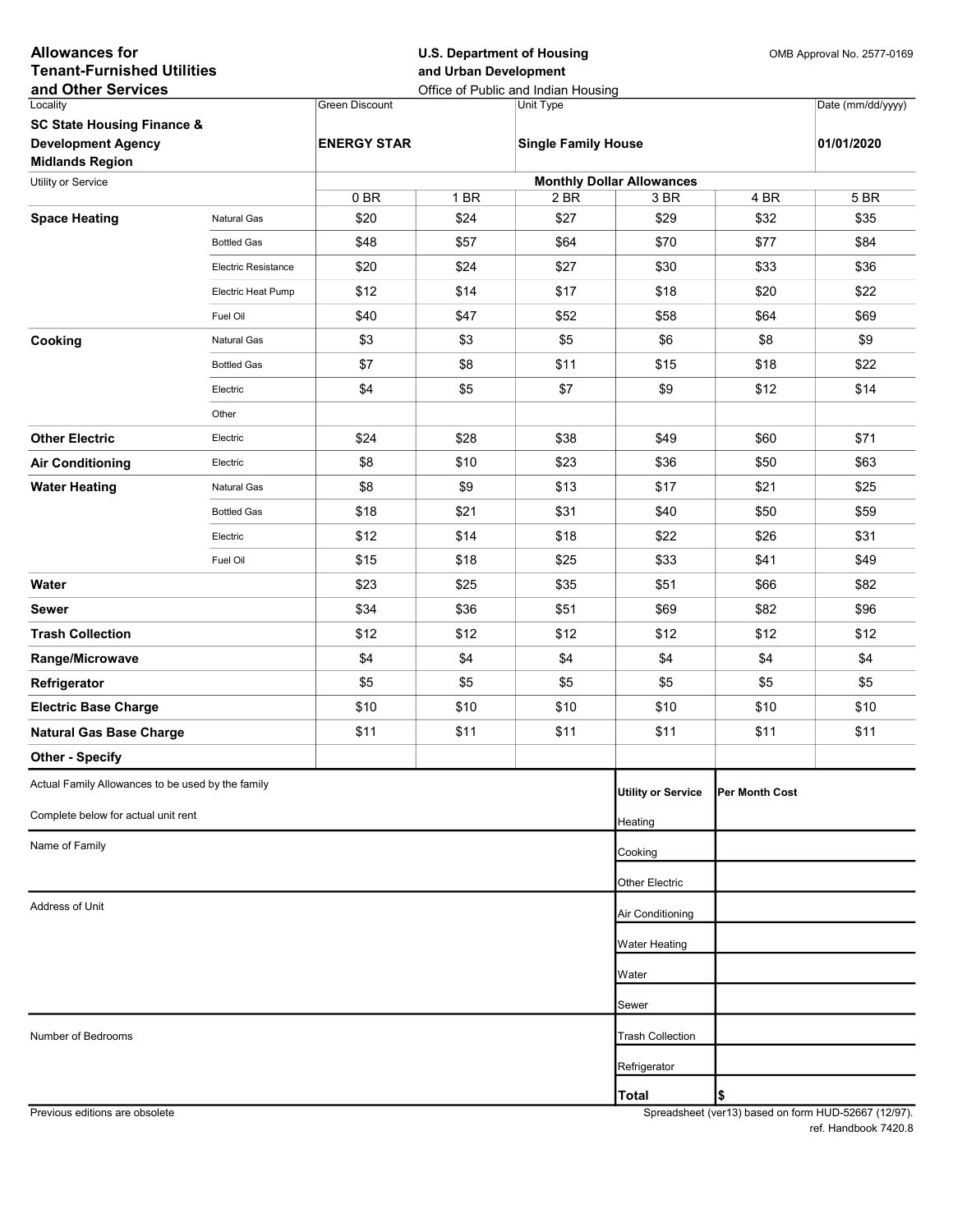| <b>Allowances for</b><br><b>Tenant-Furnished Utilities</b><br>and Other Services |                     |                  | and Urban Development | <b>U.S. Department of Housing</b><br>Office of Public and Indian Housing | OMB Approval No. 2577-0169               |                       |                                                      |
|----------------------------------------------------------------------------------|---------------------|------------------|-----------------------|--------------------------------------------------------------------------|------------------------------------------|-----------------------|------------------------------------------------------|
| Locality                                                                         |                     | Green Discount   |                       | Unit Type                                                                |                                          |                       | Date (mm/dd/yyyy)                                    |
| <b>SC State Housing Finance &amp;</b>                                            |                     |                  |                       |                                                                          |                                          |                       |                                                      |
| <b>Development Agency</b>                                                        |                     | No               |                       |                                                                          | Lowrise Apartment (2 - 4 units)          |                       | 01/01/2020                                           |
| <b>Midlands Region</b>                                                           |                     |                  |                       |                                                                          |                                          |                       |                                                      |
| Utility or Service                                                               |                     | 0B               | 1 BR                  | 2 BR                                                                     | <b>Monthly Dollar Allowances</b><br>3 BR | 4 BR                  | 5 BR                                                 |
| <b>Space Heating</b>                                                             | Natural Gas         | \$25             | \$30                  | \$32                                                                     | \$34                                     | \$36                  | \$38                                                 |
|                                                                                  | <b>Bottled Gas</b>  | \$61             | \$71                  | \$76                                                                     | \$81                                     | \$85                  | \$90                                                 |
|                                                                                  | Electric Resistance | \$17             | \$20                  | \$25                                                                     | \$29                                     | \$33                  | \$37                                                 |
|                                                                                  | Electric Heat Pump  | \$13             | \$15                  | \$18                                                                     | \$20                                     | \$22                  | \$24                                                 |
|                                                                                  | Fuel Oil            | \$50             | \$59                  | \$63                                                                     | \$67                                     | \$70                  | \$74                                                 |
| Cooking                                                                          | Natural Gas         | \$3              | \$4                   | \$6                                                                      | \$8                                      | \$9                   | \$11                                                 |
|                                                                                  | <b>Bottled Gas</b>  | \$8              | \$10                  | \$14                                                                     | \$18                                     | \$22                  | \$27                                                 |
|                                                                                  | Electric            | \$5              | \$6                   | \$9                                                                      | \$12                                     | \$14                  | \$17                                                 |
|                                                                                  | Other               |                  |                       |                                                                          |                                          |                       |                                                      |
| <b>Other Electric</b>                                                            | Electric            | \$24             | \$28                  | \$39                                                                     | \$50                                     | \$61                  | \$72                                                 |
| <b>Air Conditioning</b>                                                          | Electric            | \$15             | \$17                  | \$25                                                                     | \$33                                     | \$40                  | \$48                                                 |
| <b>Water Heating</b>                                                             | Natural Gas         | \$9              | \$11                  | \$16                                                                     | \$21                                     | \$25                  | \$30                                                 |
|                                                                                  | <b>Bottled Gas</b>  | \$22             | \$26                  | \$38                                                                     | \$49                                     | \$61                  | \$72                                                 |
|                                                                                  | Electric            | \$15             | \$18                  | \$23                                                                     | \$27                                     | \$32                  | \$37                                                 |
|                                                                                  | Fuel Oil            | \$18             | \$21                  | \$31                                                                     | \$41                                     | \$50                  | \$60                                                 |
| Water                                                                            |                     | \$23             | \$25                  | \$35                                                                     | \$51                                     | \$66                  | \$82                                                 |
| Sewer                                                                            |                     | \$34             | \$36                  | \$51                                                                     | \$69                                     | \$82                  | \$96                                                 |
| <b>Trash Collection</b>                                                          |                     | \$12             | \$12                  | \$12                                                                     | \$12                                     | \$12                  | \$12                                                 |
| Range/Microwave                                                                  |                     | \$4              | \$4                   | \$4                                                                      | \$4                                      | \$4                   | \$4                                                  |
| Refrigerator                                                                     |                     | \$5              | \$5                   | \$5                                                                      | \$5                                      | \$5                   | \$5                                                  |
| <b>Electric Base Charge</b>                                                      |                     | \$10             | \$10                  | \$10                                                                     | \$10                                     | \$10                  | \$10                                                 |
| <b>Natural Gas Base Charge</b>                                                   |                     | \$11             | \$11                  | \$11                                                                     | \$11                                     | \$11                  | \$11                                                 |
| <b>Other - Specify</b>                                                           |                     |                  |                       |                                                                          |                                          |                       |                                                      |
| Actual Family Allowances to be used by the family                                |                     |                  |                       |                                                                          | <b>Utility or Service</b>                | <b>Per Month Cost</b> |                                                      |
| Complete below for actual unit rent                                              |                     |                  |                       |                                                                          | Heating                                  |                       |                                                      |
| Name of Family                                                                   |                     |                  |                       |                                                                          | Cooking                                  |                       |                                                      |
|                                                                                  |                     |                  |                       |                                                                          | Other Electric                           |                       |                                                      |
| Address of Unit                                                                  |                     | Air Conditioning |                       |                                                                          |                                          |                       |                                                      |
|                                                                                  |                     |                  |                       |                                                                          | <b>Water Heating</b>                     |                       |                                                      |
|                                                                                  |                     |                  |                       |                                                                          | Water                                    |                       |                                                      |
|                                                                                  |                     |                  |                       |                                                                          | Sewer                                    |                       |                                                      |
| Number of Bedrooms                                                               |                     |                  |                       |                                                                          | <b>Trash Collection</b>                  |                       |                                                      |
|                                                                                  |                     |                  |                       |                                                                          | Refrigerator                             |                       |                                                      |
|                                                                                  |                     |                  |                       |                                                                          | Total                                    | \$                    |                                                      |
| Previous editions are obsolete                                                   |                     |                  |                       |                                                                          |                                          |                       | Spreadsheet (ver13) based on form HUD-52667 (12/97). |

ref. Handbook 7420.8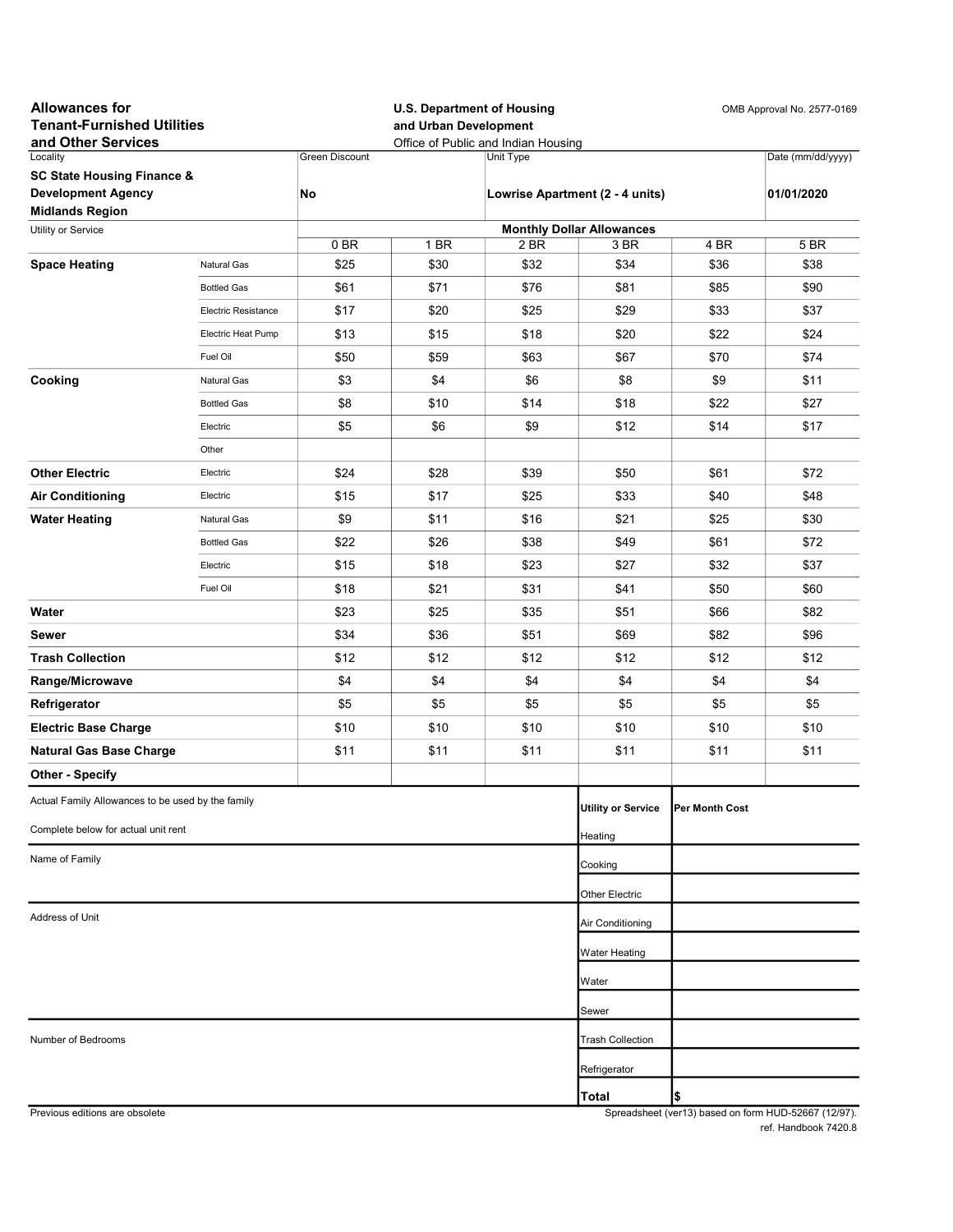| <b>Allowances for</b><br><b>Tenant-Furnished Utilities</b><br>and Other Services |                            |                    | <b>U.S. Department of Housing</b><br>and Urban Development<br>Office of Public and Indian Housing |                                  |                                 |                       | OMB Approval No. 2577-0169 |  |
|----------------------------------------------------------------------------------|----------------------------|--------------------|---------------------------------------------------------------------------------------------------|----------------------------------|---------------------------------|-----------------------|----------------------------|--|
| Locality                                                                         |                            | Green Discount     |                                                                                                   | Unit Type                        |                                 |                       | Date (mm/dd/yyyy)          |  |
| <b>SC State Housing Finance &amp;</b>                                            |                            |                    |                                                                                                   |                                  |                                 |                       |                            |  |
| <b>Development Agency</b><br><b>Midlands Region</b>                              |                            | <b>ENERGY STAR</b> |                                                                                                   |                                  | Lowrise Apartment (2 - 4 units) |                       | 01/01/2020                 |  |
| Utility or Service                                                               |                            |                    |                                                                                                   | <b>Monthly Dollar Allowances</b> |                                 |                       |                            |  |
|                                                                                  |                            | 0 <sub>BR</sub>    | 1 BR                                                                                              | 2 BR                             | 3 BR                            | 4 BR                  | 5 BR                       |  |
| <b>Space Heating</b>                                                             | <b>Natural Gas</b>         | \$21               | \$24                                                                                              | \$26                             | \$28                            | \$29                  | \$31                       |  |
|                                                                                  | <b>Bottled Gas</b>         | \$50               | \$59                                                                                              | \$62                             | \$66                            | \$70                  | \$74                       |  |
|                                                                                  | <b>Electric Resistance</b> | \$14               | \$17                                                                                              | \$20                             | \$24                            | \$27                  | \$30                       |  |
|                                                                                  | Electric Heat Pump         | \$11               | \$13                                                                                              | \$15                             | \$17                            | \$18                  | \$20                       |  |
|                                                                                  | Fuel Oil                   | \$41               | \$48                                                                                              | \$51                             | \$55                            | \$58                  | \$61                       |  |
| Cooking                                                                          | Natural Gas                | \$3                | \$3                                                                                               | \$5                              | \$6                             | \$8                   | \$9                        |  |
|                                                                                  | <b>Bottled Gas</b>         | \$7                | \$8                                                                                               | \$11                             | \$15                            | \$18                  | \$22                       |  |
|                                                                                  | Electric                   | \$4                | \$5                                                                                               | \$7                              | \$9                             | \$12                  | \$14                       |  |
|                                                                                  | Other                      |                    |                                                                                                   |                                  |                                 |                       |                            |  |
| <b>Other Electric</b>                                                            | Electric                   | \$20               | \$23                                                                                              | \$32                             | \$41                            | \$50                  | \$59                       |  |
| <b>Air Conditioning</b>                                                          | Electric                   | \$12               | \$14                                                                                              | \$20                             | \$26                            | \$33                  | \$39                       |  |
| <b>Water Heating</b>                                                             | <b>Natural Gas</b>         | \$8                | \$9                                                                                               | \$13                             | \$17                            | \$21                  | \$25                       |  |
|                                                                                  | <b>Bottled Gas</b>         | \$18               | \$21                                                                                              | \$31                             | \$40                            | \$50                  | \$59                       |  |
|                                                                                  | Electric                   | \$12               | \$14                                                                                              | \$18                             | \$22                            | \$26                  | \$31                       |  |
|                                                                                  | Fuel Oil                   | \$15               | \$18                                                                                              | \$25                             | \$33                            | \$41                  | \$49                       |  |
| Water                                                                            |                            | \$23               | \$25                                                                                              | \$35                             | \$51                            | \$66                  | \$82                       |  |
| Sewer                                                                            |                            | \$34               | \$36                                                                                              | \$51                             | \$69                            | \$82                  | \$96                       |  |
| <b>Trash Collection</b>                                                          |                            | \$12               | \$12                                                                                              | \$12                             | \$12                            | \$12                  | \$12                       |  |
| Range/Microwave                                                                  |                            | \$4                | \$4                                                                                               | \$4                              | \$4                             | \$4                   | \$4                        |  |
| Refrigerator                                                                     |                            | \$5                | \$5                                                                                               | \$5                              | \$5                             | \$5                   | \$5                        |  |
| <b>Electric Base Charge</b>                                                      |                            | \$10               | \$10                                                                                              | \$10                             | \$10                            | \$10                  | \$10                       |  |
| <b>Natural Gas Base Charge</b>                                                   |                            | \$11               | \$11                                                                                              | \$11                             | \$11                            | \$11                  | \$11                       |  |
| <b>Other - Specify</b>                                                           |                            |                    |                                                                                                   |                                  |                                 |                       |                            |  |
| Actual Family Allowances to be used by the family                                |                            |                    |                                                                                                   |                                  | <b>Utility or Service</b>       | <b>Per Month Cost</b> |                            |  |
| Complete below for actual unit rent                                              |                            |                    |                                                                                                   |                                  | Heating                         |                       |                            |  |
| Name of Family                                                                   |                            |                    |                                                                                                   |                                  | Cooking                         |                       |                            |  |
|                                                                                  |                            |                    |                                                                                                   |                                  |                                 |                       |                            |  |
|                                                                                  |                            |                    |                                                                                                   |                                  | Other Electric                  |                       |                            |  |
| Address of Unit                                                                  |                            |                    |                                                                                                   |                                  | Air Conditioning                |                       |                            |  |
|                                                                                  |                            |                    |                                                                                                   |                                  | <b>Water Heating</b>            |                       |                            |  |
|                                                                                  |                            |                    |                                                                                                   |                                  | Water                           |                       |                            |  |
|                                                                                  |                            |                    |                                                                                                   |                                  | Sewer                           |                       |                            |  |
| Number of Bedrooms                                                               |                            |                    |                                                                                                   |                                  | <b>Trash Collection</b>         |                       |                            |  |
|                                                                                  |                            |                    |                                                                                                   |                                  | Refrigerator                    |                       |                            |  |
|                                                                                  |                            |                    |                                                                                                   |                                  | <b>Total</b>                    | \$                    |                            |  |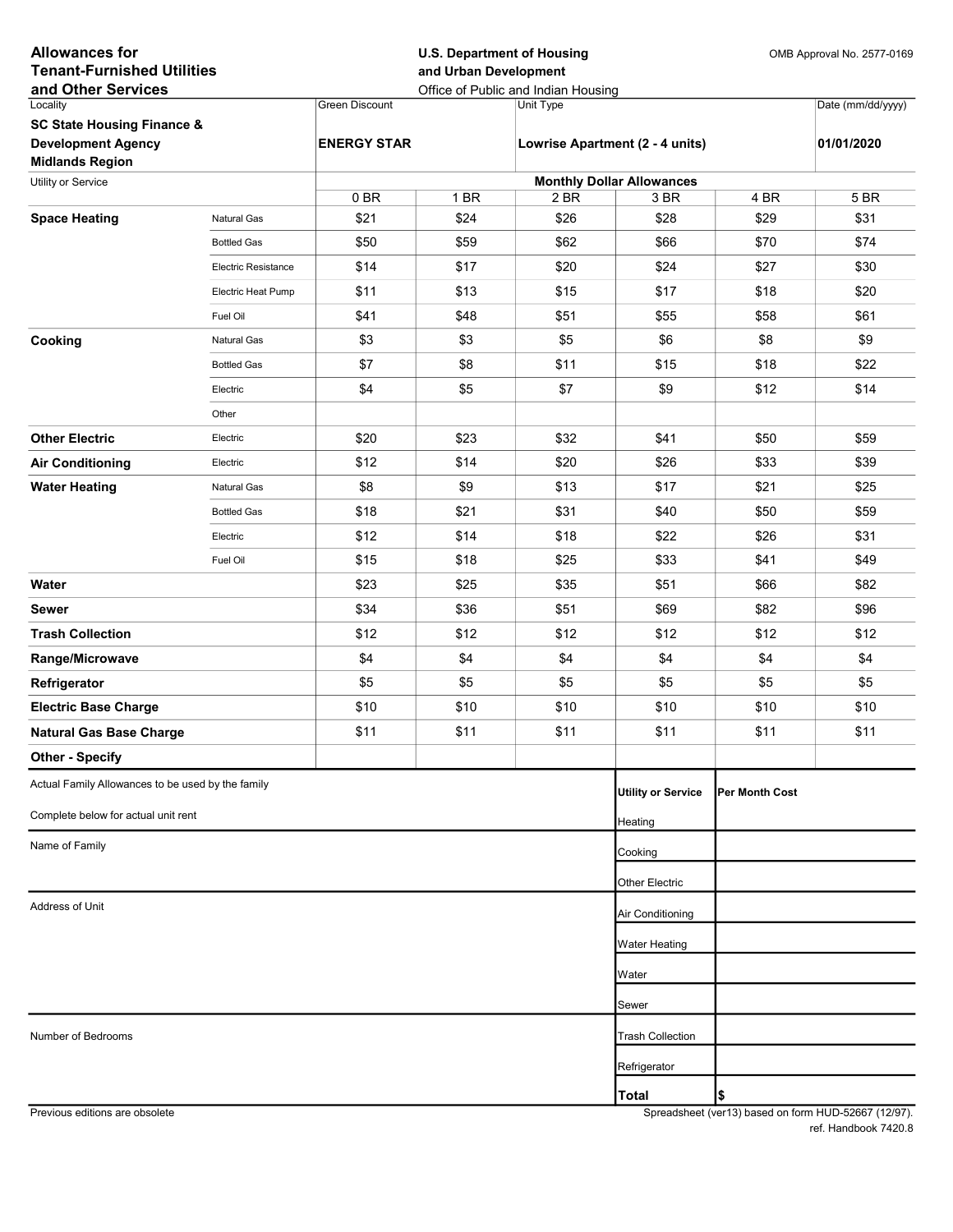| <b>Allowances for</b><br><b>Tenant-Furnished Utilities</b><br>and Other Services |                            |                                  | <b>U.S. Department of Housing</b><br>and Urban Development | Office of Public and Indian Housing | OMB Approval No. 2577-0169 |                 |                   |  |  |  |
|----------------------------------------------------------------------------------|----------------------------|----------------------------------|------------------------------------------------------------|-------------------------------------|----------------------------|-----------------|-------------------|--|--|--|
| Locality                                                                         |                            | <b>Green Discount</b>            |                                                            | Unit Type                           |                            |                 | Date (mm/dd/yyyy) |  |  |  |
| <b>SC State Housing Finance &amp;</b>                                            |                            |                                  |                                                            |                                     |                            |                 |                   |  |  |  |
| <b>Development Agency</b><br><b>Midlands Region</b>                              |                            | No                               |                                                            | Larger Apartment Bldgs. (5+ units)  |                            | 01/01/2020      |                   |  |  |  |
| Utility or Service                                                               |                            | <b>Monthly Dollar Allowances</b> |                                                            |                                     |                            |                 |                   |  |  |  |
|                                                                                  |                            | 0BR                              | 1 BR                                                       | 2 BR                                | 3 BR                       | 4 BR            | 5 BR              |  |  |  |
| <b>Space Heating</b>                                                             | Natural Gas                | \$17                             | \$20                                                       | \$23                                | \$25                       | \$27            | \$30              |  |  |  |
|                                                                                  | <b>Bottled Gas</b>         | \$41                             | \$48                                                       | \$54                                | \$60                       | \$66            | \$71              |  |  |  |
|                                                                                  | <b>Electric Resistance</b> | \$12                             | \$14                                                       | \$18                                | \$21                       | \$24            | \$28              |  |  |  |
|                                                                                  | Electric Heat Pump         | \$10                             | \$12                                                       | \$14                                | \$16                       | \$17            | \$19              |  |  |  |
|                                                                                  | Fuel Oil                   | \$34                             | \$40                                                       | \$45                                | \$49                       | \$54            | \$59              |  |  |  |
| Cooking                                                                          | Natural Gas                | \$3                              | \$4                                                        | \$6                                 | \$8                        | \$9             | \$11              |  |  |  |
|                                                                                  | <b>Bottled Gas</b>         | \$8                              | \$10                                                       | \$14                                | \$18                       | \$22            | \$27              |  |  |  |
|                                                                                  | Electric                   | \$5                              | \$6                                                        | \$9                                 | \$12                       | \$14            | \$17              |  |  |  |
|                                                                                  | Other                      |                                  |                                                            |                                     |                            |                 |                   |  |  |  |
| <b>Other Electric</b>                                                            | Electric                   | \$20                             | \$23                                                       | \$32                                | \$41                       | \$50            | \$59              |  |  |  |
| <b>Air Conditioning</b>                                                          | Electric                   | \$13                             | \$16                                                       | \$22                                | \$29                       | \$35            | \$42              |  |  |  |
| <b>Water Heating</b>                                                             | Natural Gas                | \$7                              | \$9                                                        | \$13                                | \$16                       | \$20            | \$24              |  |  |  |
|                                                                                  | <b>Bottled Gas</b>         | \$18                             | \$21                                                       | \$30                                | \$39                       | \$49            | \$58              |  |  |  |
|                                                                                  | Electric                   | \$12                             | \$14                                                       | \$18                                | \$22                       | \$26            | \$30              |  |  |  |
|                                                                                  | Fuel Oil                   | \$15                             | \$17                                                       | \$25                                | \$32                       | \$40            | \$48              |  |  |  |
| Water                                                                            |                            | \$23                             | \$25                                                       | \$35                                | \$51                       | \$66            | \$82              |  |  |  |
| Sewer                                                                            |                            | \$34                             | \$36                                                       | \$51                                | \$69                       | \$82            | \$96              |  |  |  |
| <b>Trash Collection</b>                                                          |                            | \$12                             | \$12                                                       | \$12                                | \$12                       | \$12            | \$12              |  |  |  |
|                                                                                  |                            | \$4                              | \$4                                                        | \$4                                 | \$4                        | \$4             | \$4               |  |  |  |
| Range/Microwave                                                                  |                            |                                  |                                                            |                                     |                            |                 |                   |  |  |  |
| Refrigerator                                                                     |                            | \$5                              | \$5                                                        | \$5                                 | \$5                        | \$5             | \$5               |  |  |  |
| <b>Electric Base Charge</b>                                                      |                            | \$10                             | \$10                                                       | \$10                                | \$10                       | \$10            | \$10              |  |  |  |
| <b>Natural Gas Base Charge</b>                                                   |                            | \$11                             | \$11                                                       | \$11                                | \$11                       | \$11            | \$11              |  |  |  |
| <b>Other - Specify</b>                                                           |                            |                                  |                                                            |                                     |                            |                 |                   |  |  |  |
| Actual Family Allowances to be used by the family                                |                            |                                  |                                                            |                                     | <b>Utility or Service</b>  | IPer Month Cost |                   |  |  |  |
| Complete below for actual unit rent                                              |                            |                                  |                                                            |                                     | Heating                    |                 |                   |  |  |  |
| Name of Family                                                                   |                            |                                  |                                                            |                                     |                            |                 |                   |  |  |  |
|                                                                                  |                            |                                  |                                                            |                                     | Cooking                    |                 |                   |  |  |  |
|                                                                                  |                            |                                  |                                                            |                                     | Other Electric             |                 |                   |  |  |  |
| Address of Unit                                                                  |                            |                                  | Air Conditioning                                           |                                     |                            |                 |                   |  |  |  |
|                                                                                  |                            |                                  |                                                            |                                     | Water Heating              |                 |                   |  |  |  |
|                                                                                  |                            |                                  |                                                            |                                     | Water                      |                 |                   |  |  |  |
|                                                                                  |                            |                                  |                                                            |                                     | Sewer                      |                 |                   |  |  |  |
| Number of Bedrooms                                                               |                            |                                  |                                                            |                                     | <b>Trash Collection</b>    |                 |                   |  |  |  |
|                                                                                  |                            |                                  |                                                            |                                     |                            |                 |                   |  |  |  |
|                                                                                  |                            |                                  |                                                            |                                     | Refrigerator               |                 |                   |  |  |  |
|                                                                                  |                            |                                  |                                                            |                                     | <b>Total</b>               | \$              |                   |  |  |  |

Previous editions are obsolete